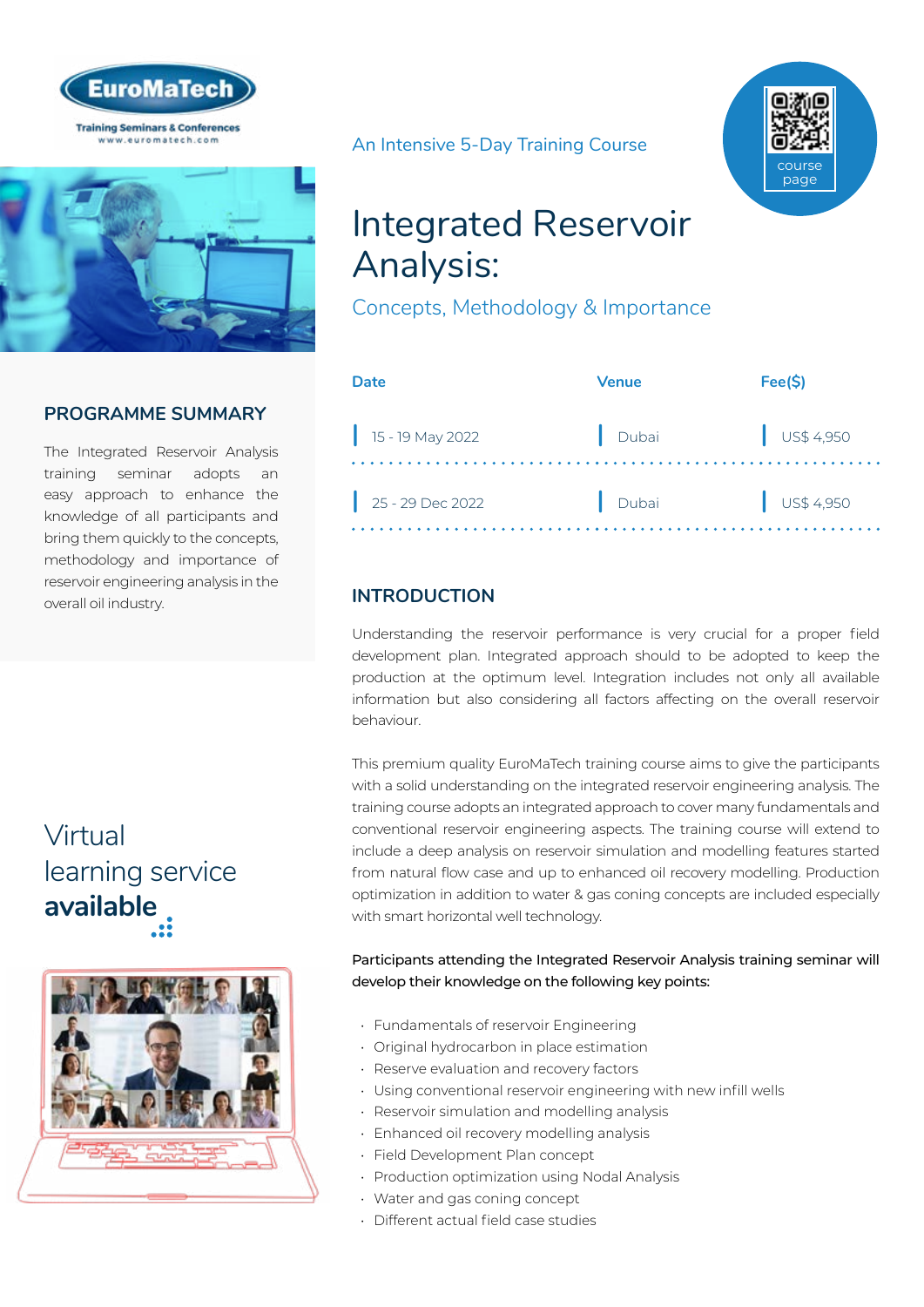### **TRAINING METHODOLOGY**

EuroMaTech's Integrated Reservoir Analysis training course will combine technical presentations, extensive discussion and different actual field case studies supported by video materials to ensure that all participants will be ready to use theirs new knowledge.

#### **In-house Training**

EuroMaTech is capable of conducting this training programme exclusively for your delegates. Please e-mail us on inhouse@euromatech.ae for further information and/or to receive a comprehensive proposal.





**Email Address:** info@euromatech.ae

**Website:** www.euromatech.com

#### **WHO SHOULD ATTEND**

#### The Integrated Reservoir Analysis training course is suitable for:

- Reservoir Engineers
- Simulation Engineers
- Petroleum Engineers
- Field / Production Engineers
- Facilities / Process Engineers
- Team Leader / Managers
- Development / Exploitation Engineers
- Those seeking to have more knowledge on the integrated reservoir analysis

#### **PROGRAMME OBJECTIVES**

#### By the end of this EuroMaTech Integrated Reservoir Analysis training seminar, delegates will be able to:

- Gain better understand on the fundamental of reservoir engineering
- Be aware how to calculate the original hydrocarbon in place and reserve estimation
- Gain sufficient knowledge on reservoir simulation analysis
- Understand enhanced oil recovery modelling analysis
- Understand production optimization using Nodal Analysis Approach
- Gain better knowledge on water / gas coning analysis

## **QUALITY CERTIFICATIONS & ACCREDITATIONS**

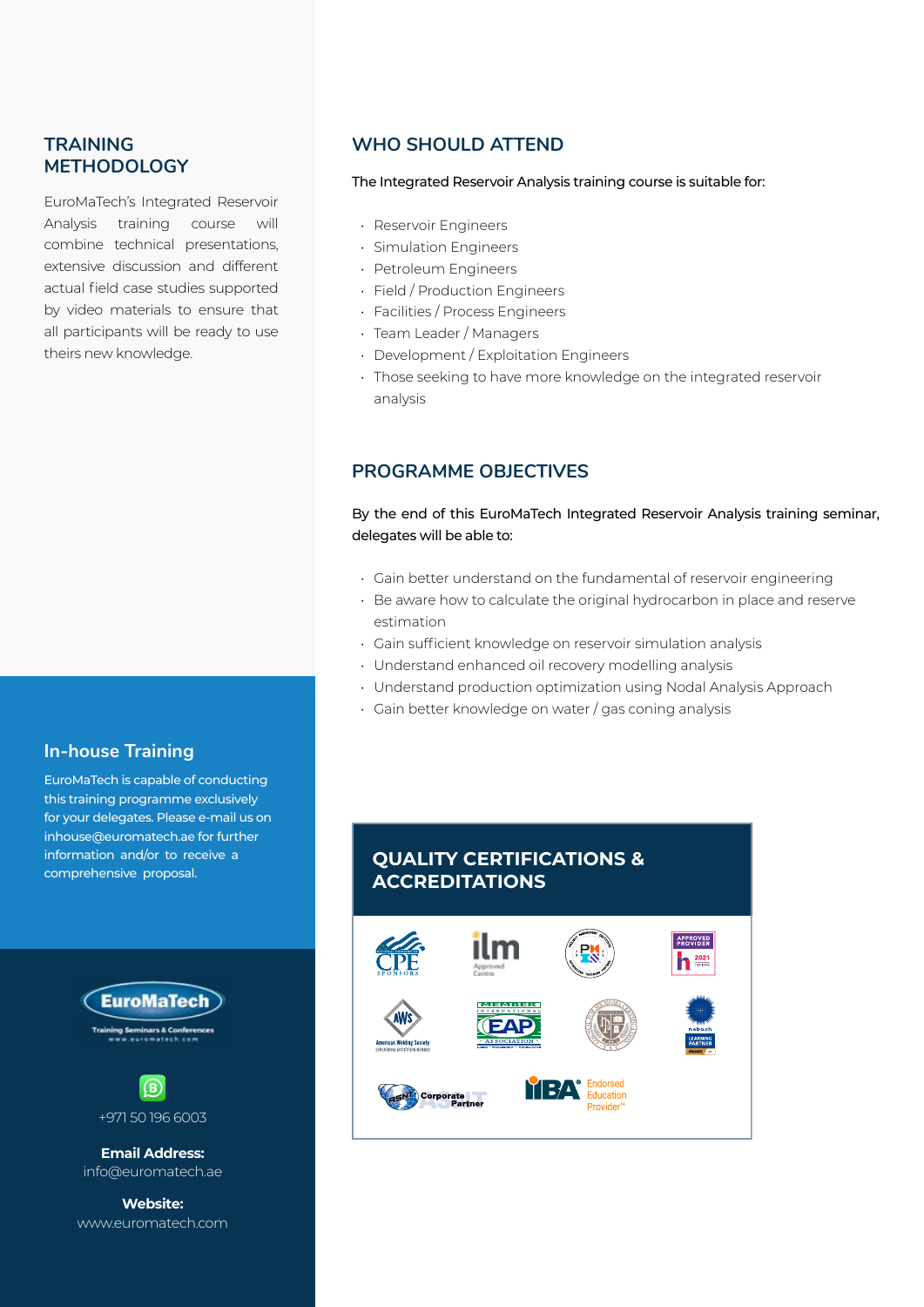# **COURSE OUTLINE**



### **Day 1**

#### Reservoir Engineering Fundamentals

- Reservoir Types
- Reservoir Drive Mechanisms
- Overall Reservoir Performance
- Overall Producing Well Performance
- Reservoir Life Cycle
- Reservoir Rock Properties
- Reserve Fluid Characterization

## **Day 3**

#### Reservoir Simulation Integrated Analysis

- Reservoir Simulation Concept
- Reservoir Static Model
- Reservoir Dynamic Model
- Saturation Height Function

#### Conducting the Reservoir Simulation Study

- Steps to run the simulation model
- Define Reservoir Initial Conditions
- Basics of Production Data History Match
- Parameters used for History Match

#### Case Study – Reservoir Simulation Field Case

## **Day 4**

#### Reservoir Simulation Integrated Analysis (Contd.)

- Steps to run Reservoir Simulation Forecast
- Prediction Scenarios

#### Enhanced Oil Recovery (EOR) Modelling Overview Analysis

- Preparing the Model for EOR
- Compositional Simulation Model
- Fluid Characterization / PVT Modelling
- EOR Simulation Modelling

Case Study – Enhanced Oil Recovery Simulation

## **Day 2**

#### Initial Oil in Place / Reserve Analysis

- Volumetric Method
- Material Balance
- Decline Curve Analysis
- Reserve Estimation
- Recovery Factors

### Identify New Infill Opportunity (Integrated Conventional Analysis)

- Normalized Production Bubble Maps
- Wells Completion Matrix
- Wells Correlation Panel
- Stick Plots
- Estimation of Initial Rates for new Infill Wells

### **Day 5**

#### Production Optimization-Nodal Analysis

- Pressure Losses in Production System
- Nodal Analysis Concept
- Nodes of Production System
- Inflow Performance Curve
- Outflow Performance Curve
- Nodal Analysis Applications
- Water and Gas Coning
- Coning / Breakthrough Concept
- Effect of Reservoir Parameters
- Critical Rate Calculation
- Coning Control
- Smart Horizontal Wells

Case Study – Smart Horizontal well applications (ICD)